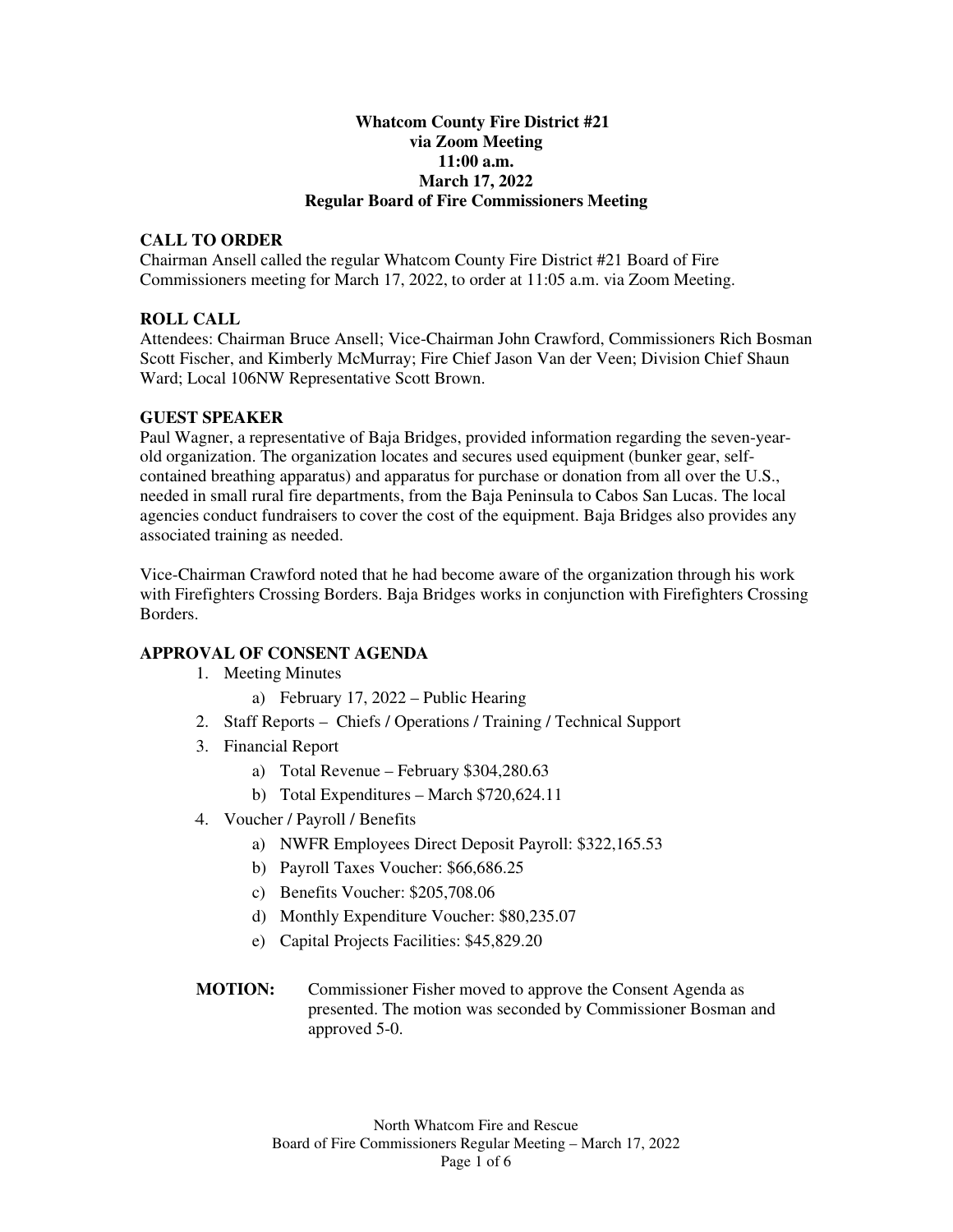With respect to community concerns regarding additional monies that the fire department may receive due to tax increases, Chairman Ansell shared his property tax statement for 2022. He noted that his increase to the fire department tax for 2022 is \$1.25 per month.

## **NW FIRE COMMISSIONER MONTHLY REPORTS**

Commissioner McMurray attended a free Community Risk Reduction (CCR) workshop hosted by the State Fire Marshal's Office on Tuesday, March 8, 2022. Commissioner McMurry noted that a lot of good information and conversations surrounded:

- What is CCR?
- Why is CCR important?

A six-step approach was reviewed:

- 1. Identify risks
- 2. Prioritize risks
- 3. Develop strategies & tactics to mitigate risks
- 4. Prepare the plan
- 5. Implement the program
- 6. Monitor, evaluate & modify plan

The CCR program is a proactive program that could go a long way in building a repour with the community. Programs under the CCR plan could include home safety visits, senior safe programs, medication safety, smoke alarm inspections, fire hazard awareness in homes and educating school children.

Commissioner McMurray noted that the majority of calls the district responds to are medically related (65-75%).

Commissioner McMurray agreed to provide a more detailed outline of the program to the Board.

The Whatcom County Fire Commissioner's Association Meeting was held on Wednesday, March 9, 2022. The meeting focused on BLS funding, the community paramedic gift card program and the upcoming County EMS levy. Both Vice-Chairman Crawford and Commissioner McMurray attended the meeting.

## **LEGAL ISSUES**

No report.

## **IAFF LOCAL 106 MONTHLY REPORT**

Local 106NW Representative Scott Brown noted that two members have completed their paramedic training and have made the transition to the City of Bellingham.

A letter is expected to be sent to the district sometime in April regarding the union's intent to begin contract negotiations.

The district is currently down to five and soon to be six members. The hope is that the district will consider hiring in the near future.

#### **UNFINISHED BUSINESS**

North Whatcom Fire and Rescue Board of Fire Commissioners Regular Meeting – March 17, 2022 Page 2 of 6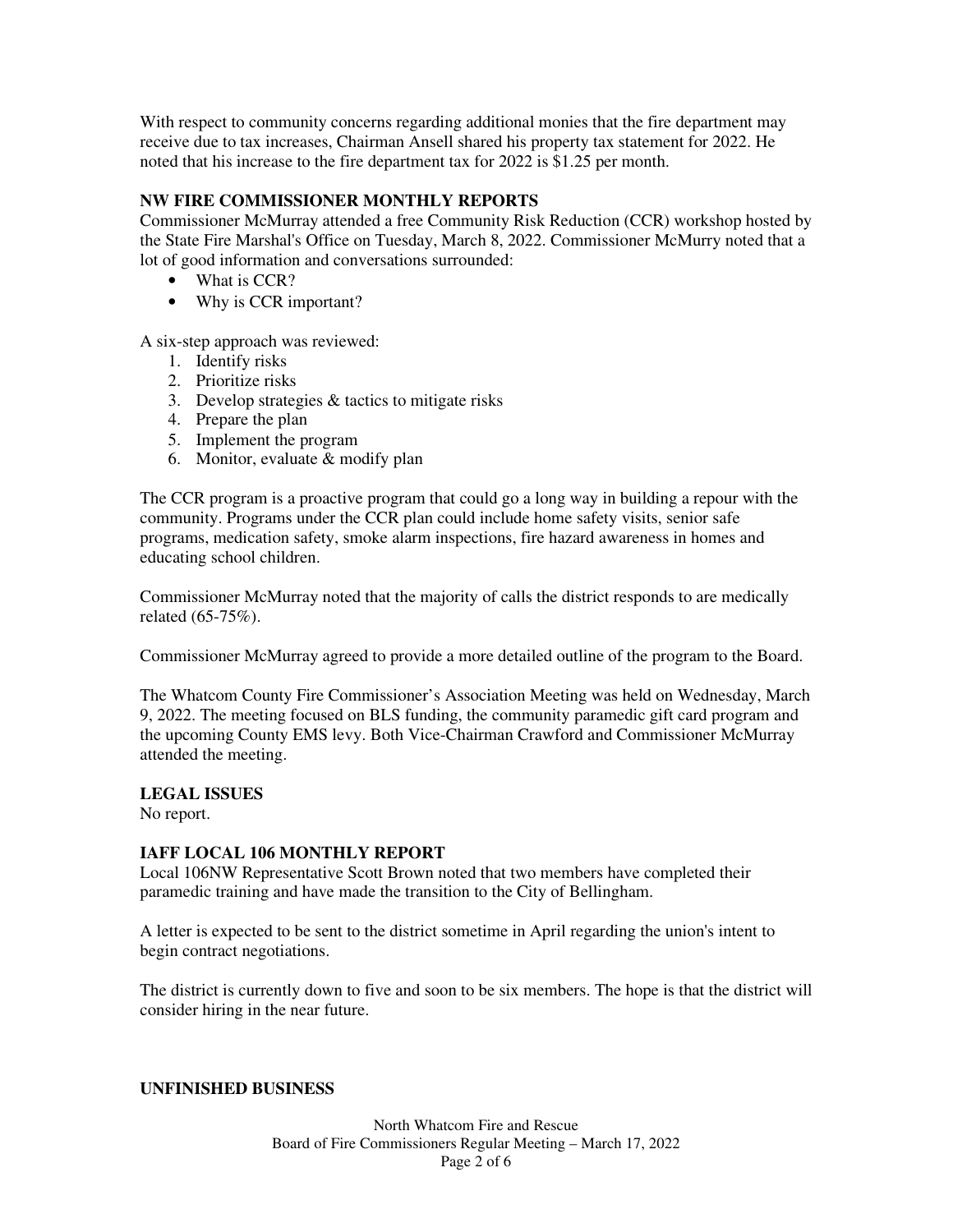**District 4 Update:** The District 4 Board passed a resolution to surplus equipment no longer needed.

The Board remains down one fire commissioner. The deadline to appoint an interim fire commissioner is March 31, 2022. If the Board fails to appoint a new Board member, the Whatcom County Auditor will appoint a commissioner to fill the position. Since their next meeting is scheduled for Monday, April 18, 2022, the Board will need to hold a special meeting to appoint an interim fire commissioner.

District 4 Vice-Chair Cooley, District 21 Chair Ansell, Chief Van der Veen, and Consultant Karen Reed met to discuss the future of both districts. The conclusion was that there is no future without a Regional Fire Authority (RFA). A merger would not be beneficial since it only reduces the overall levy rate for the district. A levy lid lift requires sixty percent approval and previous attempts have failed.

Given that District 4 needs a third fire commissioner to officially move forward, the group will focus on public outreach in 2022, including articles in local papers. A variety of opinion articles will hopefully open up dialogue with the community. Information such as monthly response graphs and postcard survey comments are also being included in the district newsletter.

The RFA levy rate would most likely be set based on the day-to-day operations of the district. Additional funds would be requested at a later time for equipment or station upgrades. Since most of the RFA plan is complete, the hope is to move forward with an RFA ballot measure in the 2023 election.

Commissioner Bosman noted that other agencies might also consider following the RFA path in the future.

**Future Funding:** Chief Van der Veen noted that Financial Consultant Bill Cushman is creating financial models for each district in relation to their day-to-day cost needs. Currently, District 4's combined levy rate is \$.94. If District 4 remains in a contract with District 21, their break-even levy rate through 2029 has been calculated at \$1.10. Other future district significant capital request needs would then need to be met through bonds (*commissioner indebted or voterapproved*).

The District 21 financial model will drive the levy for the RFA. Other considerations include a fee for service model, which could impede future levy requests. Additional information is expected during the next meeting.

Both Chief Van der Veen and Commissioner McMurray pointed out that if the fire department is more visible in the community prior to a time of need going forward, such as a CCR program, it may create additional goodwill.

**Facilities and Maintenance:** Chief Ward provided an update of the district facilities. Birch Bay Station 63: The HVAC project is complete.

Semiahmoo Station 62: An evaluation of the station is scheduled for early next week to discover the extent of the identified water damage in the structure itself. Other issues include rot under the stairs and recalled LP siding that will need to be replaced. The station was owned by the City of Blaine when the recall took place. The cost to reside the station will be monumental.

> North Whatcom Fire and Rescue Board of Fire Commissioners Regular Meeting – March 17, 2022 Page 3 of 6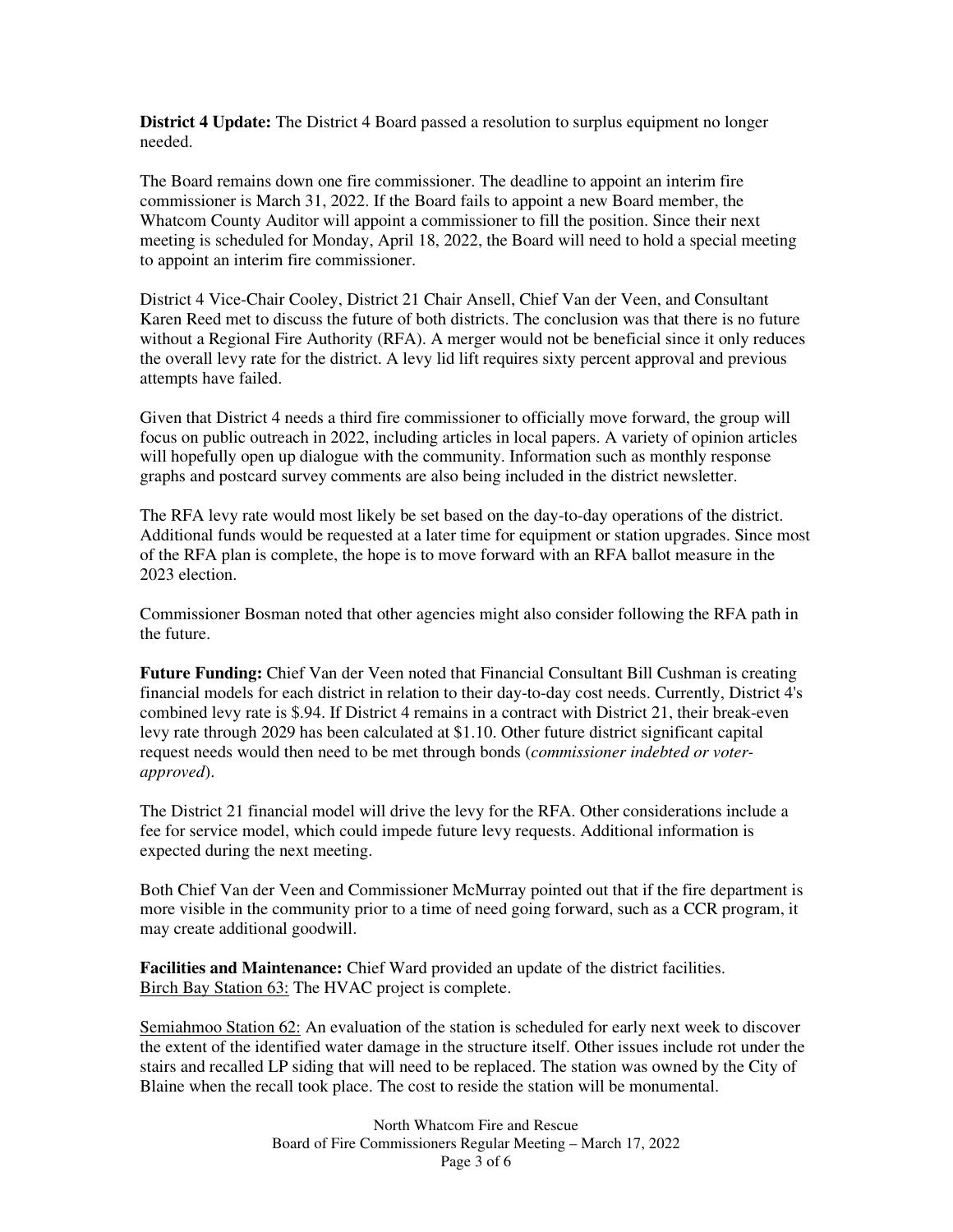**Wiser Like Station 71 Listing Documents:** Chief Van der Veen provided information regarding the listing documents from Windemere. The documents need to be signed before the facility can be listed on the Multiple Listing Service (MLS). Chief Van der Veen noted that the district's attorney has also reviewed the documents.

**MOTION:** Commissioner Bosman moved to authorize Fire Chief Van der Veen to sign the listing documents for Wiser Lake Station 70. The motion was seconded by Vice-Chairman Crawford and approved 5-0.

### **NEW BUSINESS**

**Resolution 2022-03 Surplus Bunker Gear:** Chief Van der Veen noted that two surplus sets of bunker gear will outfit the two former firefighters who recently became Bellingham medics. The former member's gear has been prorated and will be sold to Bellingham once the resolution is approved.

**Resolution 2022-04 Cancellation of Warrants:** Chief Van der Veen noted that these canceled warrant requests are for the entire year of 2021 and a requirement for auditing purposes.

**MOTION:** Commissioner Fischer moved to approve Resolution 2022-04 Surplus Equipment. The motion was seconded by Commissioner Bosman and approved 5-0.

**Resolution 2022-05 Surplus Equipment:** Chief Van der Veen provided information regarding vehicles that are no longer a benefit to the district, due to either high mileage or engine maintenance issues.

- 1994 WS Darley Fire Engine
- 2008 Ford/Braun Ambulance
- 2000 Ford/Braun Ambulance
- 2005 GMC Van
- 2009 Ford/Braun Ambulance

Chief Van der Veen noted that the resolution would allow the district to auction, sell, or donate the vehicles. A letter was included in the correspondence from Baja Bridges expressing a need for equipment at fire stations in Mexico. They are particularly interested in purchasing the two ambulances.

Attorney Richard Davis had communicated via email that although the district is not obligated to advertise the vehicles, it will be beneficial to have documentation that clearly demonstrates the nominal value of the aid cars, similar to the final selling price.

Vice-Chairman Crawford and Chief Van der Veen will work with the Baja Bridges regarding the sale of two aid units and to ensure that all auditing requirements are completed.

**MOTION:** Commissioner Fischer moved to approve Resolution 2022-03 Surplus Bunker Gear. The motion was seconded by Commissioner Bosman and approved 5-0.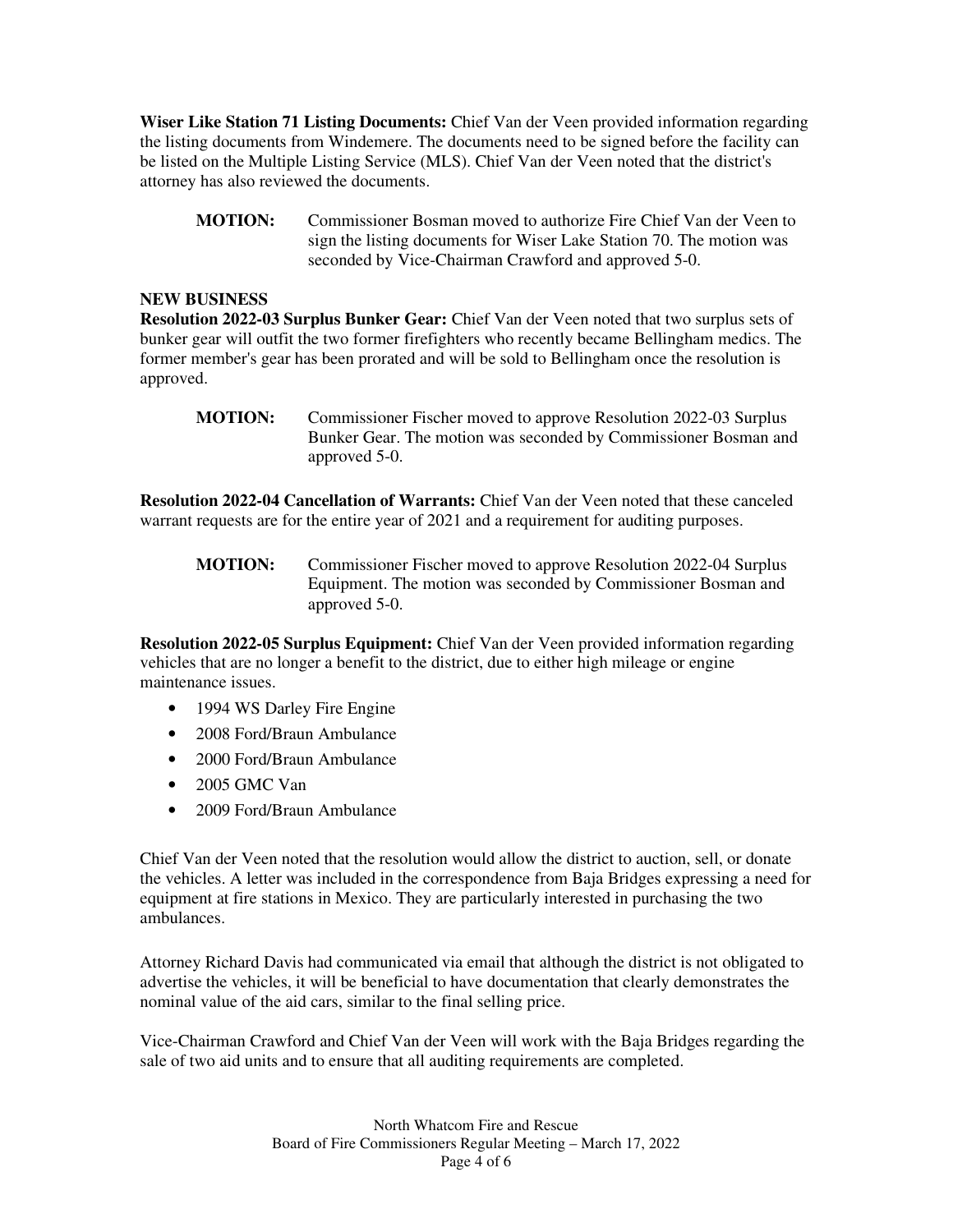**MOTION:** Commissioner McMurray moved to approve Resolution 2022-04 Surplus Equipment. The motion was seconded by Vice-Chairman Crawford and approved 5-0.

**2021 Budget Amendment:** Chief Van der Veen provided information regarding the proposed budget amendment to ensure that the Board understands and approves of how all the budget monies were utilized in 2021. Overall, it was noted that in 2021, the district came in two-pointfive percent (2.5%) under budget.

**MOTION:** Commissioner Fischer moved to approve the 2021 Budget Amendment as presented. The motion was seconded by Vice-Chairman Crawford and approved 5-0.

# **CORRESPONDENCE**

- Cascadia Daily News article re: NWFR future funding
- From Firefighters Crossing Borders re: NWFR donation
- From Lake Whatcom Treatment Center re: Thank you for service
- Northern Light article re: Regional Fire Authority
- Northern Light article re: Birch Bay structure fire
- From Baja Bridges re: Need for equipment
- Brian Snure Seminar
- The Responder: District newsletter, March issue

## **ANNOUNCEMENTS**

- **April Board Meeting Attendance Query:** All Commissioners, with the exception of Commissioner Fischer, are expected to attend the April 21 meeting in person at Odell Station 61.
- **Public Disclosure Commission (PDC) Filing Deadline:** April 15, 2022
- **Fire Commissioner Required Training:** There was discussion regarding fire commissioner refresher training that must be completed every four years per RCW 52.56.150. The Board Secretary will investigate whether the 2020 Snure Seminar taken by some members will count as training and relay the findings back to the Board.

An upcoming training scheduled for Saturday, April 2, 2022, includes an online option that meets the statutory Open Public Records and Open Public Meetings training requirements. Fire commissioners can also obtain training at no charge through the State Attorney General's online classes.

# **AGENDA ITEMS FOR THE NEXT MEETING**

- District 4 Update
- Wiser Lake Station 70
- Facilities and Maintenance

## **EXECUTIVE SESSION**

Chairman Ansell recessed the meeting for an Executive Session, per RCW 42.30.110(g), *"to evaluate the qualifications of an applicant for public employment or to review the performance of a public employee."* 

> North Whatcom Fire and Rescue Board of Fire Commissioners Regular Meeting – March 17, 2022 Page 5 of 6